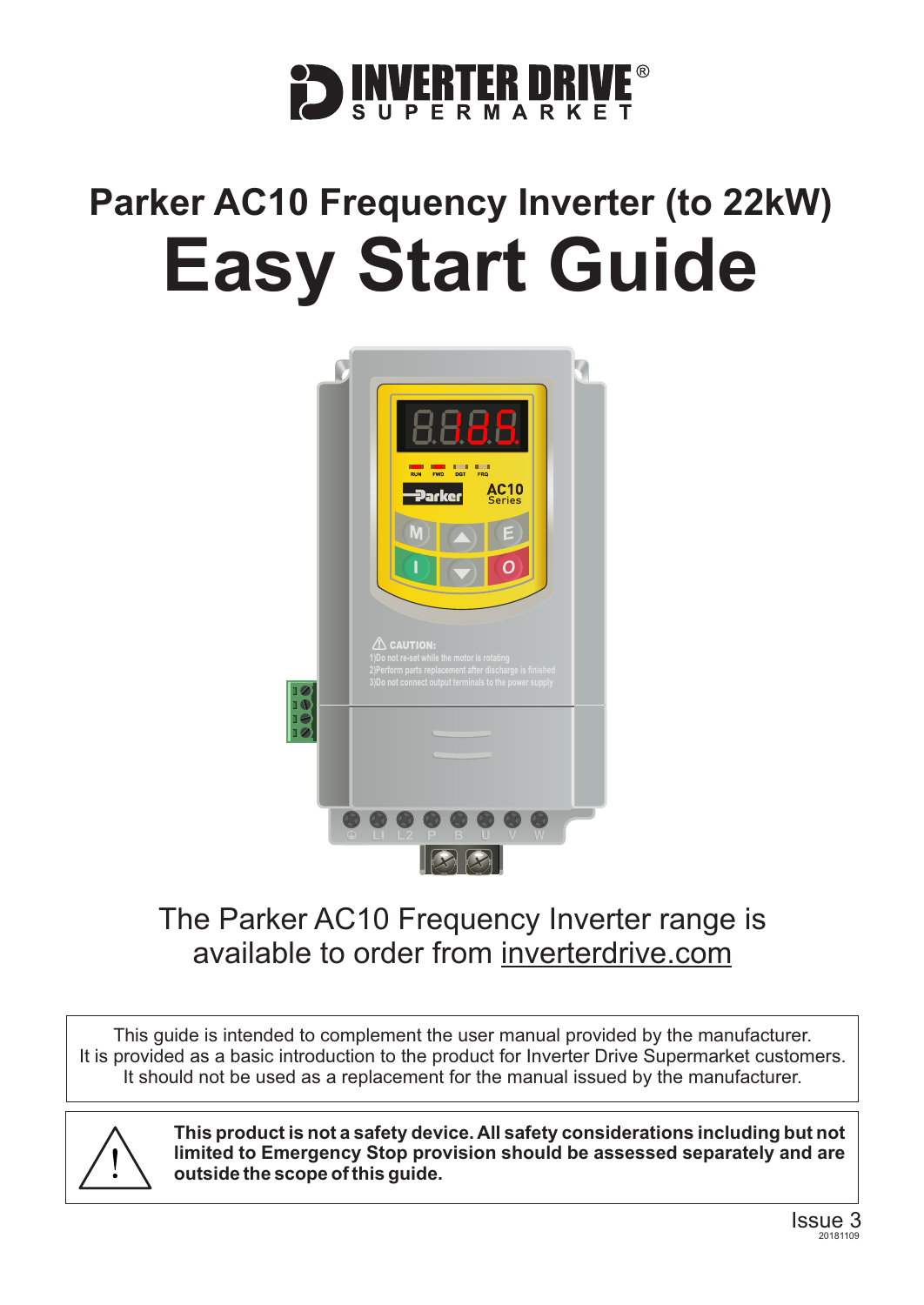

# **Contents**

| Page 1  | Contents                                                                                     |
|---------|----------------------------------------------------------------------------------------------|
| Page 2  | Power and Motor Connections (Single Phase)                                                   |
| Page 3  | Power and Motor Connections (Three Phase)                                                    |
| Page 4  | <b>Motor Connections - Star and Delta</b>                                                    |
| Page 5  | <b>Parameters - Overview</b>                                                                 |
|         | Parameters to set before use                                                                 |
| Page 6  | How to set a Parameter value                                                                 |
| Page 7  | How to Operate the Inverter from the keypad                                                  |
| Page 8  | How to enable Sensorless Vector mode                                                         |
| Page 9  | How to connect and configure a Potentiometer<br>for remote speed control                     |
| Page 10 | How to connect and configure a Run Forward or<br><b>Run Reverse switch</b>                   |
| Page 11 | How to connect and configure a Run/Stop switch<br>with Forward/Reverse selection             |
| Page 12 | How to configure "3-Wire" control with Run/Stop<br>pushbuttons and Forward/Reverse selection |
| Page 13 | <b>Brake Resistor Connection</b>                                                             |
| Page 14 | How to Reset the Inverter to Factory Defaults                                                |

This guide has been produced by The Inverter Drive Supermarket Ltd.<br>All content, including but not limited to graphics, text and procedures copyright © The Inverter<br>Drive Supermarket and must not be reproduced or altered w All content, including but not limited to graphics, text and procedures copyright © The Inverter Drive Supermarket and must not be reproduced or altered without prior written permission. **©**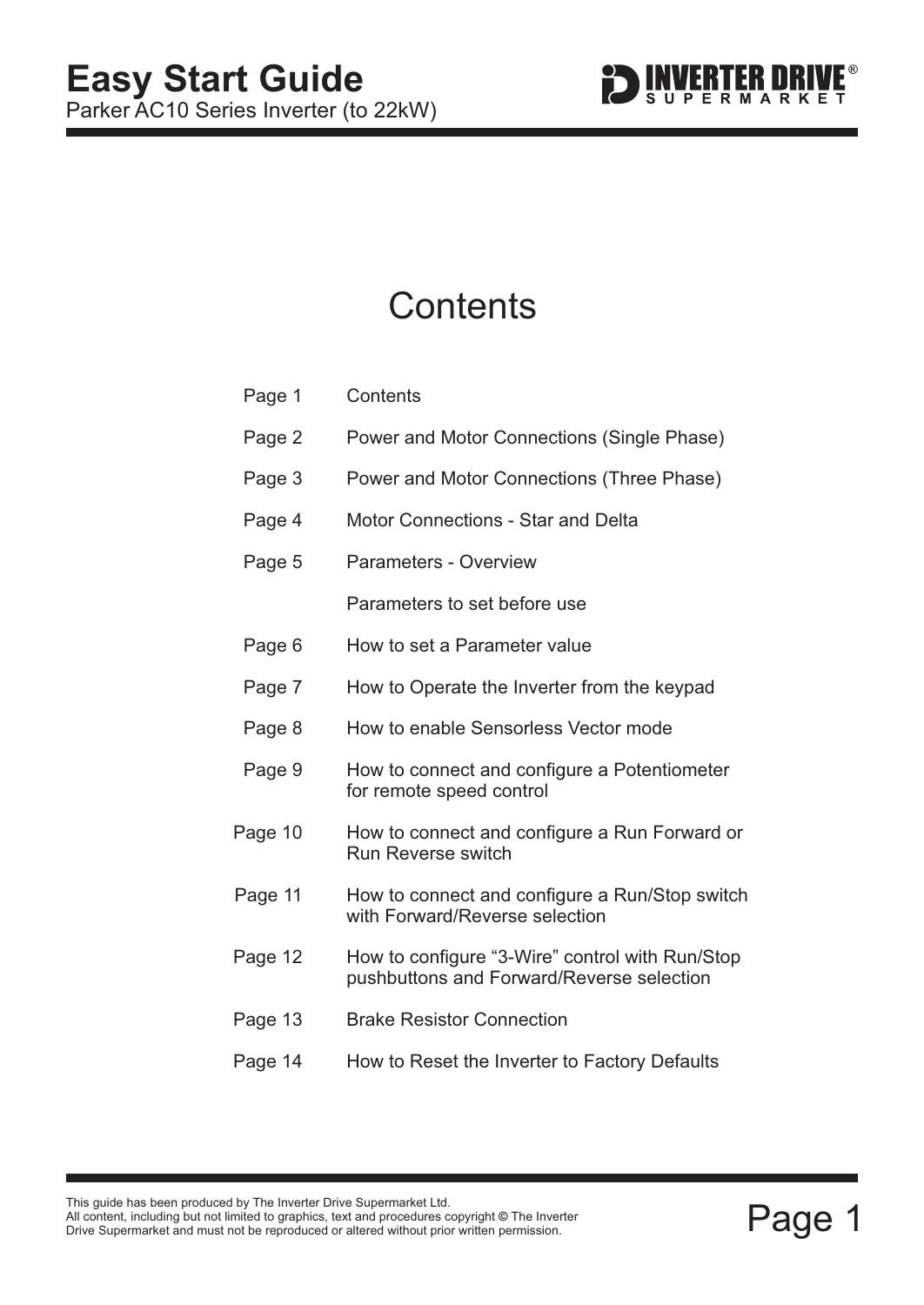# <span id="page-2-0"></span>1. Power and Motor Connections (Single Phase)



**Before commencing, confirm that the Inverter and all cables are completely isolated from the power supply, have been isolated for at least 5 minutes and that the motor is not turning.**

FRTFR MR



### The main illustration above is based on the 0.75kW rating (size 1). The supply terminals for ratings from 1.1kW (size 2) is also shown. The L3/T terminal (if present) can be ignored. The order of the three motor phases determines the initial direction the motor turns.

Use screened or armoured cable between the Inverter and Motor and ensure it is grounded as shown.

The motor must be separately earthed.

The supply must match the Inverter specification.

Filis guide rias been produced by The filverter Drive Supermarket Etd.<br>All content, including but not limited to graphics, text and procedures copyright © The Inverter<br>Drive Supermarket and must not be reproduced or altere Drive Supermarket and must not be reproduced or altered without prior written permission.

This guide has been produced by The Inverter Drive Supermarket Ltd.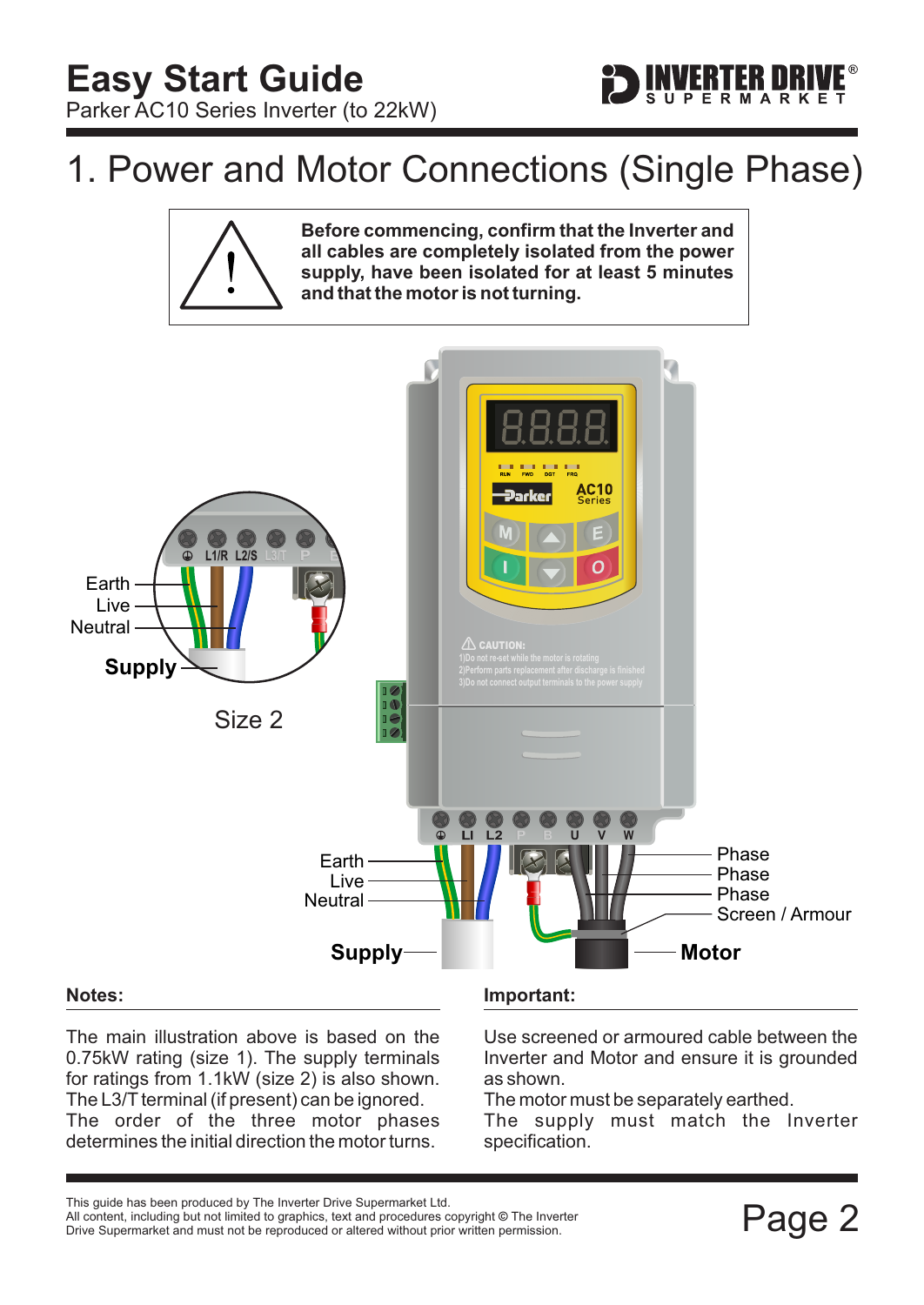# <span id="page-3-0"></span>2. Power and Motor Connections (Three Phase)





ERTER DRIV

**Before commencing, confirm that the Inverter and all cables are completely isolated from the power supply, have been isolated for at least 5 minutes and that the motor is not turning.**

### **Notes:**

The illustration on the left is based on the 22kW 400V model. The terminal layout for other ratings is similar.

The order of the three supply phases is not important. They should be connected to the terminals marked L1/R, L2/S and L3/T as shown. In some cases, these terminals may be marked L1, L2 and L3 only.

The order of the three motor phases determines the initial direction the motor turns. This can be reversed by physically swapping any two motor phases. Or by changing the Inverter parameters.

Use screened or armoured cable between the Inverter and Motor. To minimise electromagnetic interference, ensure the cable screen is grounded as shown.

The motor must be separately earthed.

The supply must match the Inverter specification.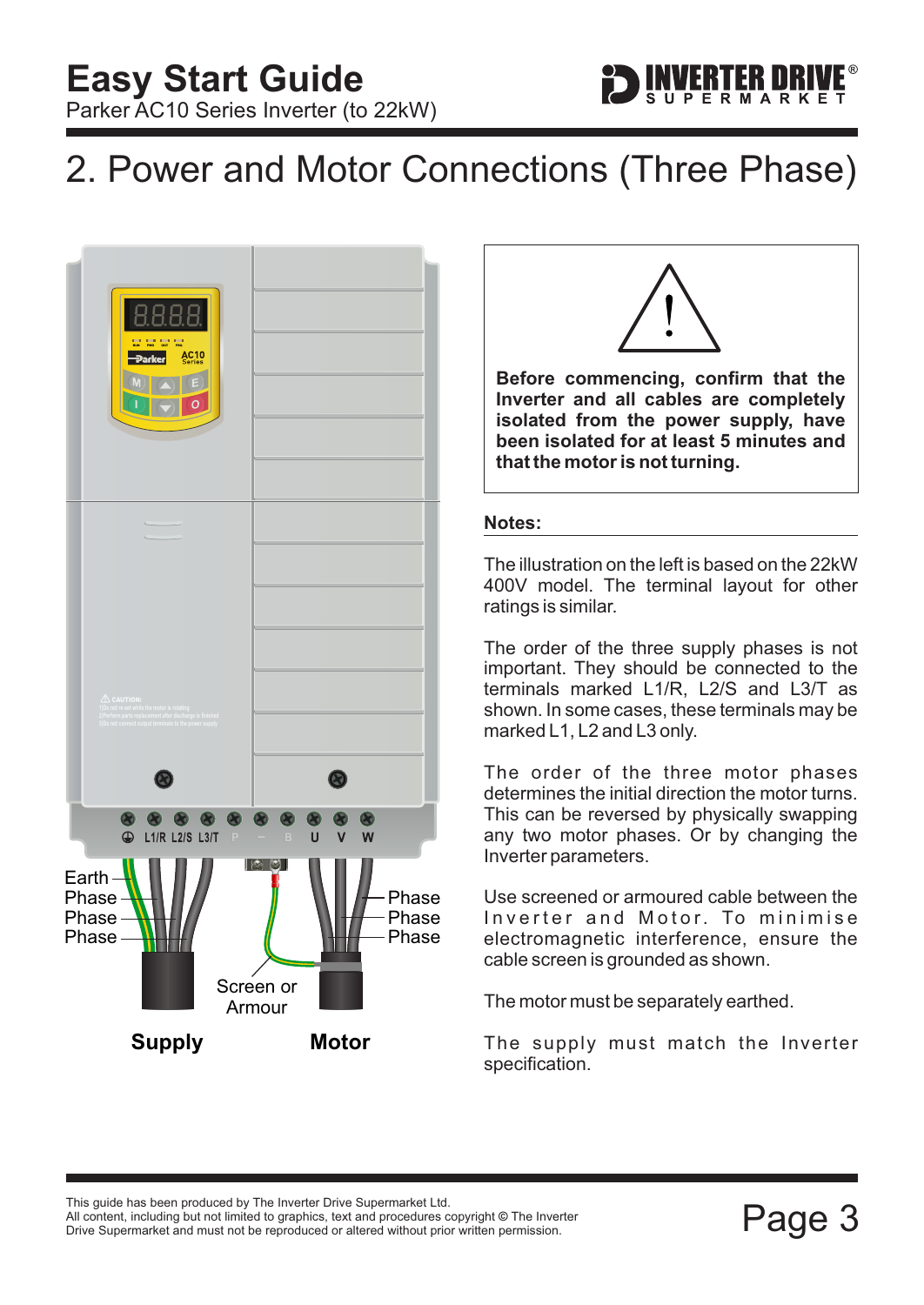

# <span id="page-4-0"></span>3. Motor Connections - Star and Delta

Dual voltage induction motors typically include terminal boxes with six points. The points can be connected together with links in one of two ways to suit one of the two rated voltages.

The two ways of connecting the links are shown below. These are known as "Star" (the higher voltage) or "Delta" (the lower voltage).



### **The selection of Star or Delta is not optional and must match the supply voltage.**

Dual voltage motor nameplates include symbols to represent voltage and full load current in each configuration.

Delta is represented by a triangle and star by a Y (Wye).

# **3.1 Motor connected in STAR (or Wye):**

For safety purposes, Star (shown opposite) is the default configuration for small motors (usually to 3kW) and is sometimes known as "two at one side".

Only two links are required for Star. Double-up the links if changing from Delta to allow the motor to be changed back in future.

The order of the three phases determines the direction the motor turns.

*Note that the manufacturer recommends that the cable screen is earthed at both ends and the motor and Inverter are earthed separately.*

# **3.2 Motor connected in DELTA:**

The link configuration is shown in the illustration opposite and is sometimes referred to as "three-a-breast".

The order of the three phases determines the direction the motor turns.

*Note that the manufacturer recommends that the cable screen is earthed at both ends and the motor and Inverter are earthed separately.*

This guide has been produced by The Inverter Drive Supermarket Ltd.<br>All content, including but not limited to graphics, text and procedures copyright © The Inverter<br>Drive Supermarket and must not be reproduced or altered w All content, including but not limited to graphics, text and procedures copyright © The Inverter Drive Supermarket and must not be reproduced or altered without prior written permission.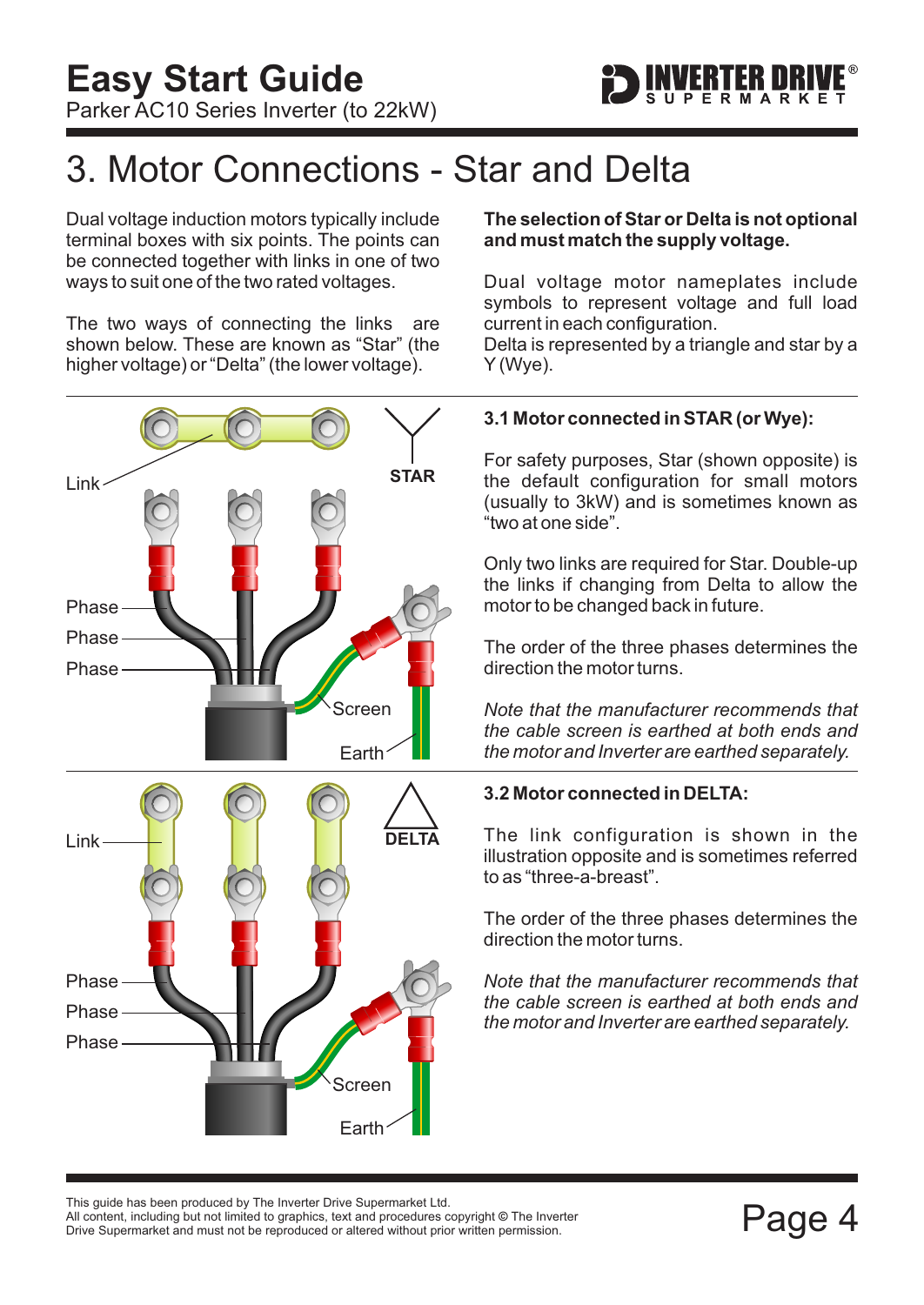# <span id="page-5-0"></span>4. Parameters - overview

The Inverter contains a number of settings which can be changed to tailor it for use in a wide range of applications. These settings are known as parameters.

Parameters are typically referred to by code or number (eg. F803 = Rated Motor Current) with a description available in the manual.

The parameters contain critical information essential to the correct operation of the Inverter. Therefore, they should at least be checked by the user before the Inverter is operated for the first time.

The parameters listed in section 5 are intended to provide a starting point to allow for basic operation of theAC10 Inverter.

# 5. Parameters to set before use

Set the following parameters to allow theAC10 to control a motor with Run, Stop and Speed Control from the keypad.

If any of the parameters have been changed previously, follow the procedure in [section 14](#page-14-0) to reset the Inverter to Factory Defaults.

# **See [section 6](#page-6-0) to learn how to set a parameter value.**

| <b>Parameter</b> | <b>Description</b>                                             | How to set                                                                                                                                                               |
|------------------|----------------------------------------------------------------|--------------------------------------------------------------------------------------------------------------------------------------------------------------------------|
| F111             | Maximum Frequency (Hz)                                         | Maximum frequency for the Inverter. Default is 50 which suits most applications.                                                                                         |
| F112             | Minimum Frequency (Hz)                                         | Minimum frequency for the Inverter. Default is 0.5 which suits most applications.                                                                                        |
| F114             | First Acceleration Time (s)                                    | Default is 5 seconds; increase or decrease if faster or slower acceleration is required.                                                                                 |
| F115             | First Deceleration Time (s)                                    | Default is 5 seconds; increase or decrease if faster or slower deceleration is required.                                                                                 |
| F137             | <b>Torque Compensation Mode</b>                                | Default is <b>auto</b> ; can be set to 1 for centrifugal fan and pump applications.                                                                                      |
| F153             | <b>Carrier Frequency</b>                                       | Setting is rating dependent. Only change if required; default will suit most applications.                                                                               |
| F200             | <b>Start Command Source</b>                                    | Default is 4 for keypad + terminal + MODBUS (any input source).                                                                                                          |
| F201             | <b>Stop Command Source</b>                                     | Default is 4 for keypad + terminal + MODBUS (any input source).                                                                                                          |
| F203             | <b>Frequency Command Source</b><br>(desired motor speed in Hz) | Default is 'Memory' which is set by parameter F113;<br>F113 is adjusted by the keypad and stored. No need to change either F113 or F203.                                 |
| F209             | <b>Stopping Mode</b>                                           | Default is 0, ramped stop. Change to 1 for coast stop; this may suit some fan loads.                                                                                     |
| F220             | <b>Frequency Memory</b>                                        | Default is 0; can be set to 1 to store the keypad setpoint (F113) during power down.                                                                                     |
| F228             | <b>Application Selection</b>                                   | Default is 0; will suit most applications. 5 different application Macros available.<br>Defaults below are based on $F228 = 0$                                           |
| F801             | Rated Motor Power (kW)                                         | Rated kW of the motor. Set to match the motor nameplate eg. 2200 (2.2kW)                                                                                                 |
| F802             | Rated Motor Voltage (V)                                        | Rated Voltage of the motor. Set to match the motor nameplate eg 230 V                                                                                                    |
| F803             | Rated Motor Current (A)                                        | Rated current of the motor. Set to match the motor nameplate eq 2.4 A                                                                                                    |
| F805             | Base Motor rpm                                                 | Rated rpm of the motor. Set to match the motor nameplate eq 1460 rpm (min-1)<br>Once this is set, read-only parameter F804 (number of motor poles) will be recalculated. |
| F810             | Motor rated Freg                                               | Rated frequency of the motor. Default is 50 Hz; change to suit the motor.                                                                                                |

### **5.1 Parameters to check and values to set**

This guide has been produced by The Inverter Drive Supermarket Ltd.<br>All content, including but not limited to graphics, text and procedures copyright © The Inverter<br>Drive Supermarket and must not be reproduced or altered w All content, including but not limited to graphics, text and procedures copyright © The Inverter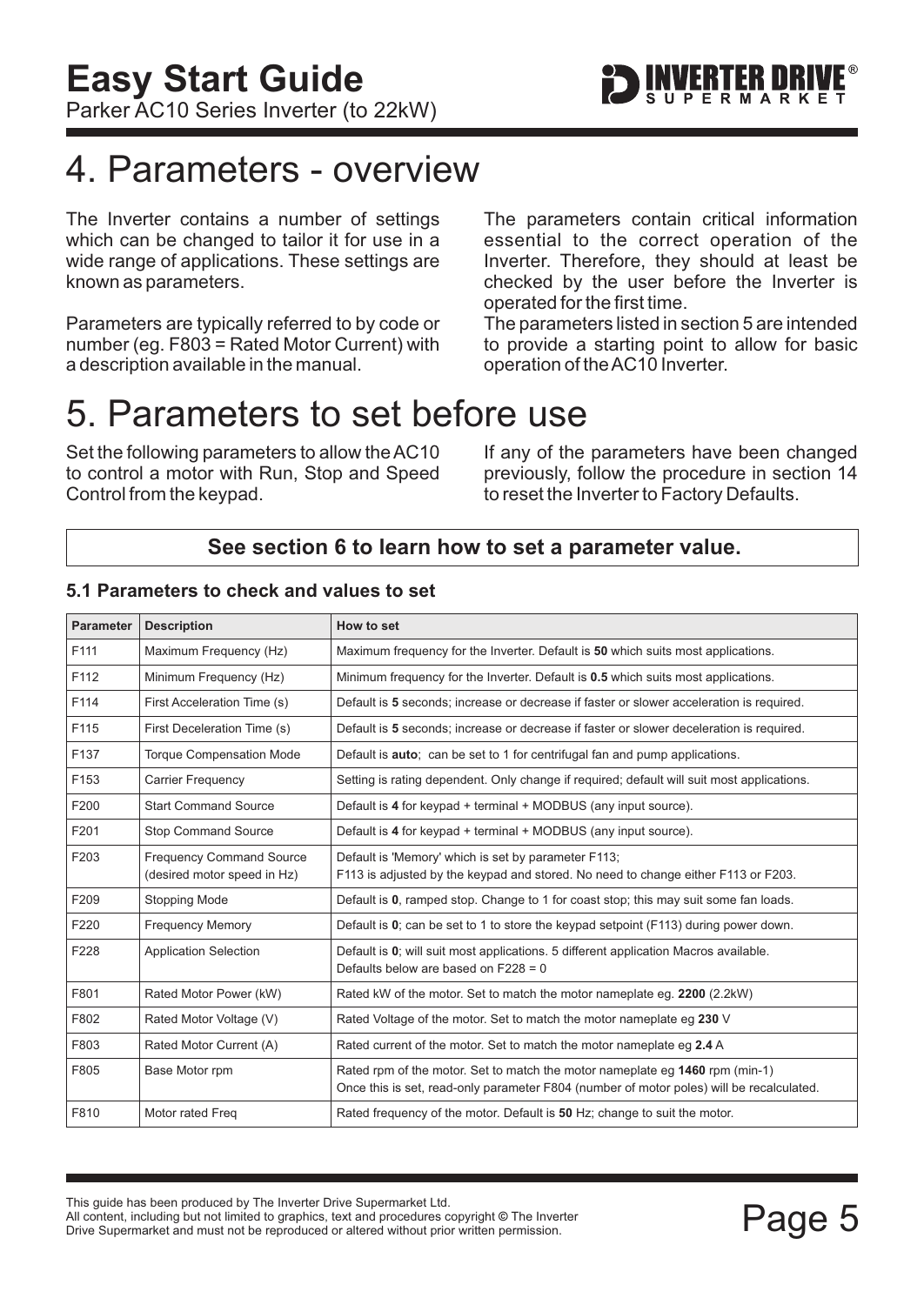

# <span id="page-6-0"></span>6. How to set a Parameter value



# FWD DGT FRQ



# parameter list is shown.

**6.1 Press "M" key to access parameters.**

The parameter list is prefixed with "F" as illustrated (left).

With the motor stopped, press the "M" key repeatedly until the

# **6.2 Select the required parameter "group".**

Press the "0" (stop) key to select the first (left) digit. This represents the parameter group (F100, F200, F800 etc.)

Use the up and down keys to select parameter group F800.

*Note: In parameter "group" mode, the "DGT" (digit) lamp is not illuminated.*

# **6.3 Select the required parameter.**

Press the "0" (stop) key to select the last two (right) digits. This represents the parameters within the group.

Use the up and down keys to select parameter F803 (Rated Motor Current in Amps). Press the "E" key to edit the parameter value.

*Note: In parameter mode, the "DGT" (digit) lamp is illuminated.*



# **6.4 Change the parameter value and save.**

The display will show the current parameter value. Use the "0" (stop) key to select a digit (it will flash when selected). Use the up and down keys to increase or decrease the value as required. In this example we will set the value to 2.4.

Press the "E" key to save the new value. The display will return to the parameter list as illustrated in 6.3 above.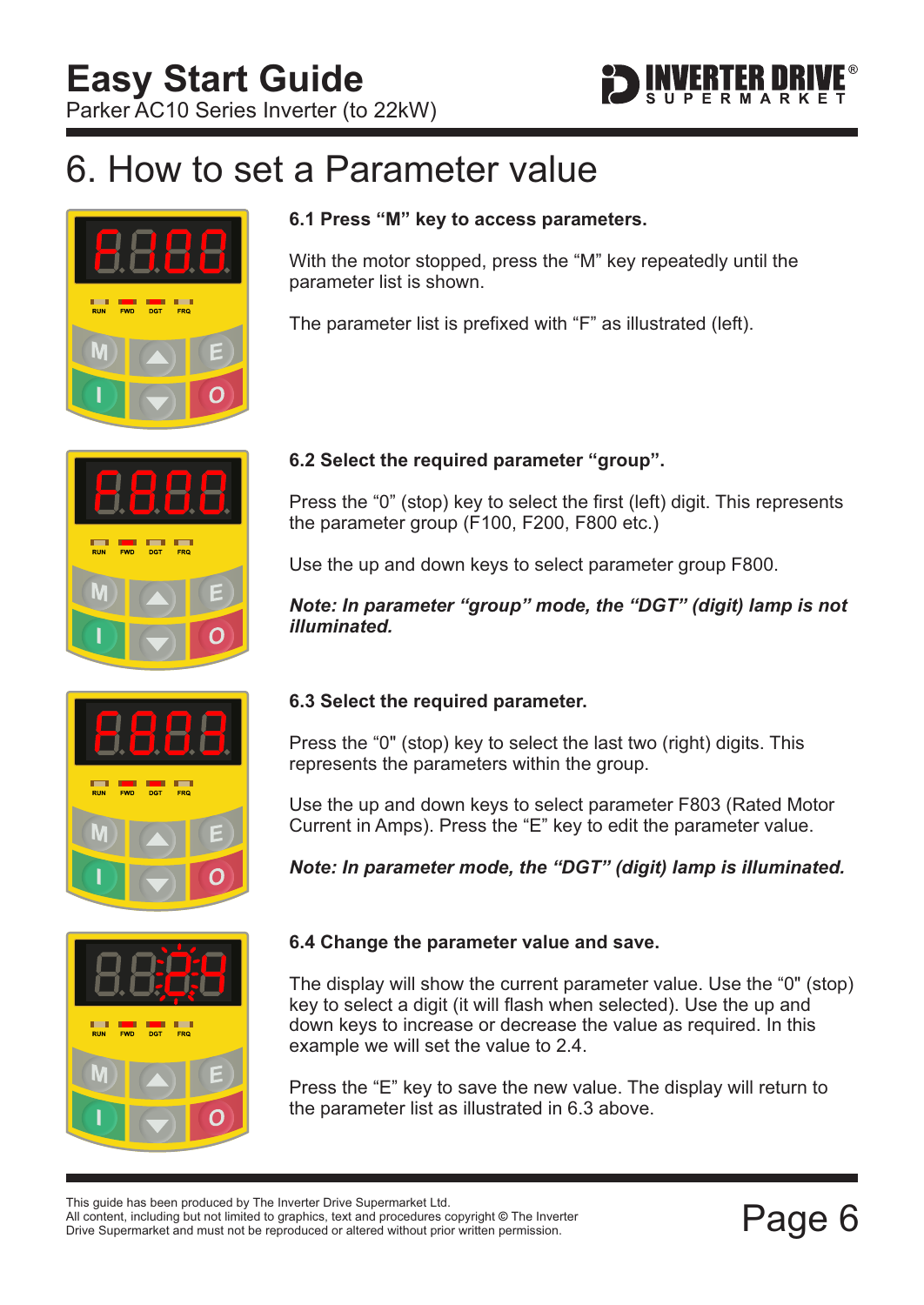

# <span id="page-7-0"></span>7. How to operate the Inverter from the keypad









# **7.1 Select the speed reference.**

Press the "M" key repeatedly until the speed reference is shown - the "Frq" lamp will illuminate. The default is 50.00 (Hz). All digits will flash except the currently-selected digit. It is the digit that is not flashing that can be changed.

# **7.2 Set the desired speed.**

Use the "0" (stop) key to move between digits. Use the up and down arrow keys to change the value as required.

*Note: Once the value is changed it is saved automatically. There is no need to "save" the value. The "E" key can be used to return the selection to the rightmost digit.*

# **7.3 Press the green "RUN" key to start the motor.**

The green key will start the motor. The display will reset to 0.00 and increase as the motor accelerates. The time taken for the motor to accelerate to the desired speed (in seconds) is proportional to parameter F114. The "RUN" indicator will illuminate to indicate that the motor is running. To change the speed whilst the motor is running, use the up and down keys.

*Note: When running, the "M" key can be used to cycle through other values such as motor rpm, current (A) and voltage (U).*

# **7.4 Press the red "Stop" key to stop the motor.**

The red key will stop the motor. The time taken (in seconds) to stop the motor is proportional to parameter F115.

Once the motor is stopped, the run lamp will not be illuminated and the display will return to the flashing setpoint shown in 7.2 (above).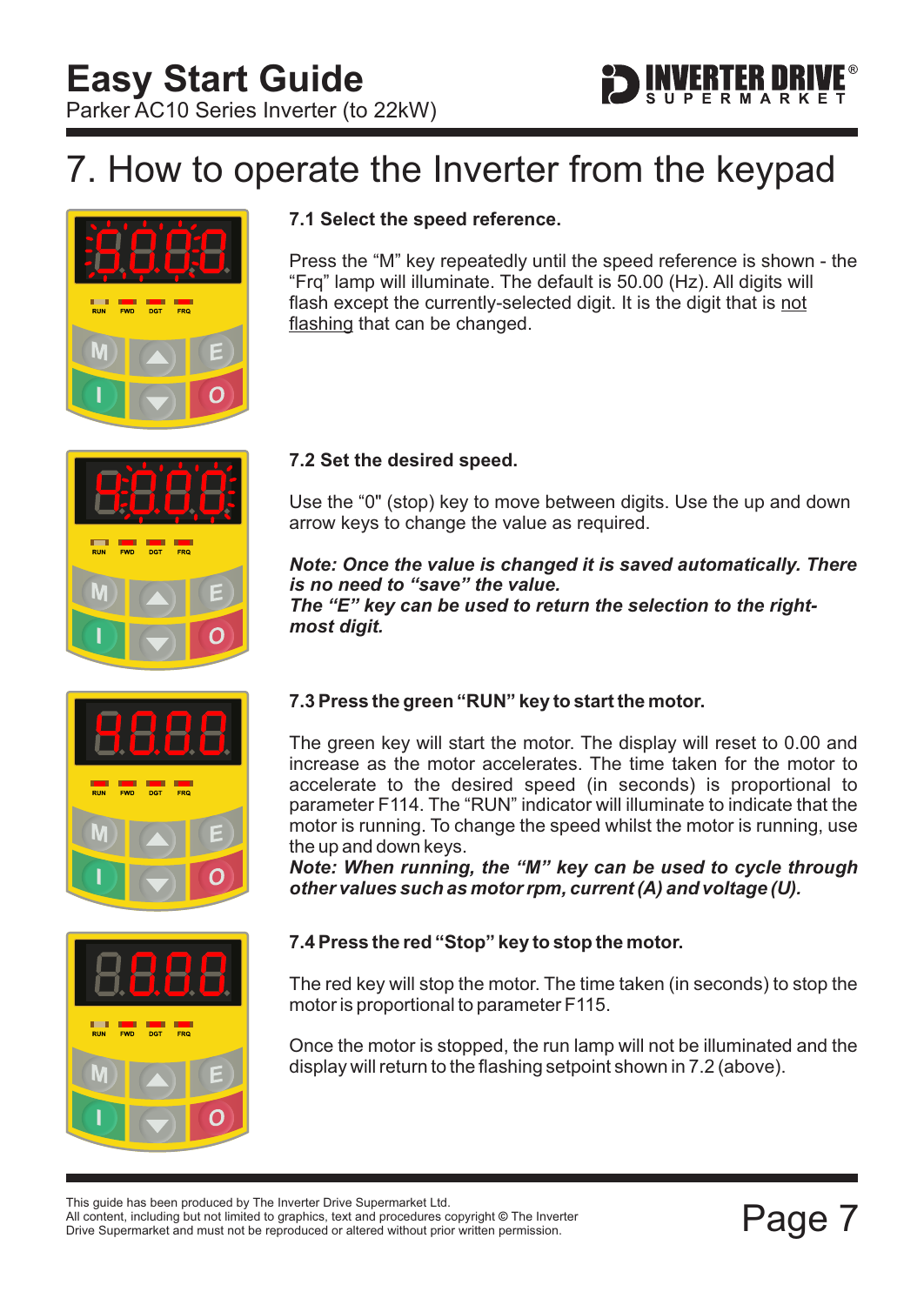# <span id="page-8-0"></span>8. How to enable Sensorless Vector mode

The standard motor control mode of the AC10 Inverter is VxF. This simple mode controls motor speed by varying Volts and Frequency in a specific ratio to maintain output torque.

The AC10 can also operate in Sensorless Vector mode. This can improve motor performance without requiring a separate feedback device. Sensorless Vector mode operates in the same way as VxF but performs a number of calculations to improve low speed torque.

These calculations require a rotating "autotune" run with bare shaft during which the Inverter operates for approx. 10s to gather the necessary data.

For loads that cannot be decoupled from the motor, a stationary Autotune is possible but requires parameter F809 to be set manually. A rotating Autotune is therefore the preferred option.

To enable sensorless vector control first set the parameter values specified in 8.1 and then follow the steps described in 8.2 and 8.3.

| <b>Parameter</b> | <b>Description</b>      | How to set                                                                                                                                                               |
|------------------|-------------------------|--------------------------------------------------------------------------------------------------------------------------------------------------------------------------|
| F801             | Rated Motor Power (kW)  | Rated kW of the motor. Set to match the motor nameplate eq. 2200 (2.2 kW)                                                                                                |
| F802             | Rated Motor Voltage (V) | Rated Voltage of the motor. Set to match the motor nameplate eg 230 V                                                                                                    |
| F803             | Rated Motor Current (A) | Rated current of the motor. Set to match the motor nameplate eq 2.4 A                                                                                                    |
| F805             | Base Motor rpm          | Rated rpm of the motor. Set to match the motor nameplate eq 1460 rpm (min-1)<br>Once this is set, read-only parameter F804 (number of motor poles) will be recalculated. |

# **8.1 Parameters to check prior to an Autotune.**



### **8.2 Start Autotune.**

Once the parameters in 8.1 have been set, select parameter F800 and press "E" to edit the value. Change the value to 1. The value will flash. Press "E" again to save. The display will return to F800.

Ensure that the motor is decoupled from the load before pressing the green "I" (start) button to begin the autotuning process. This will take approx. 10 seconds during which the "run" lamp will illuminate and the motor will accelerate and decelerate.



# **8.3 The Autotune process.**

During the autotuning process, the display will show "TEST". When the process is complete the motor will stop, the "run" lamp will no longer be illuminated and the display will return to the speed reference. The results are saved in parameters F806 to F809 but sensorless vector mode is not enabled automatically.

*Important: To enable sensorless vector mode once the autotune is complete set parameter F106 to 0.*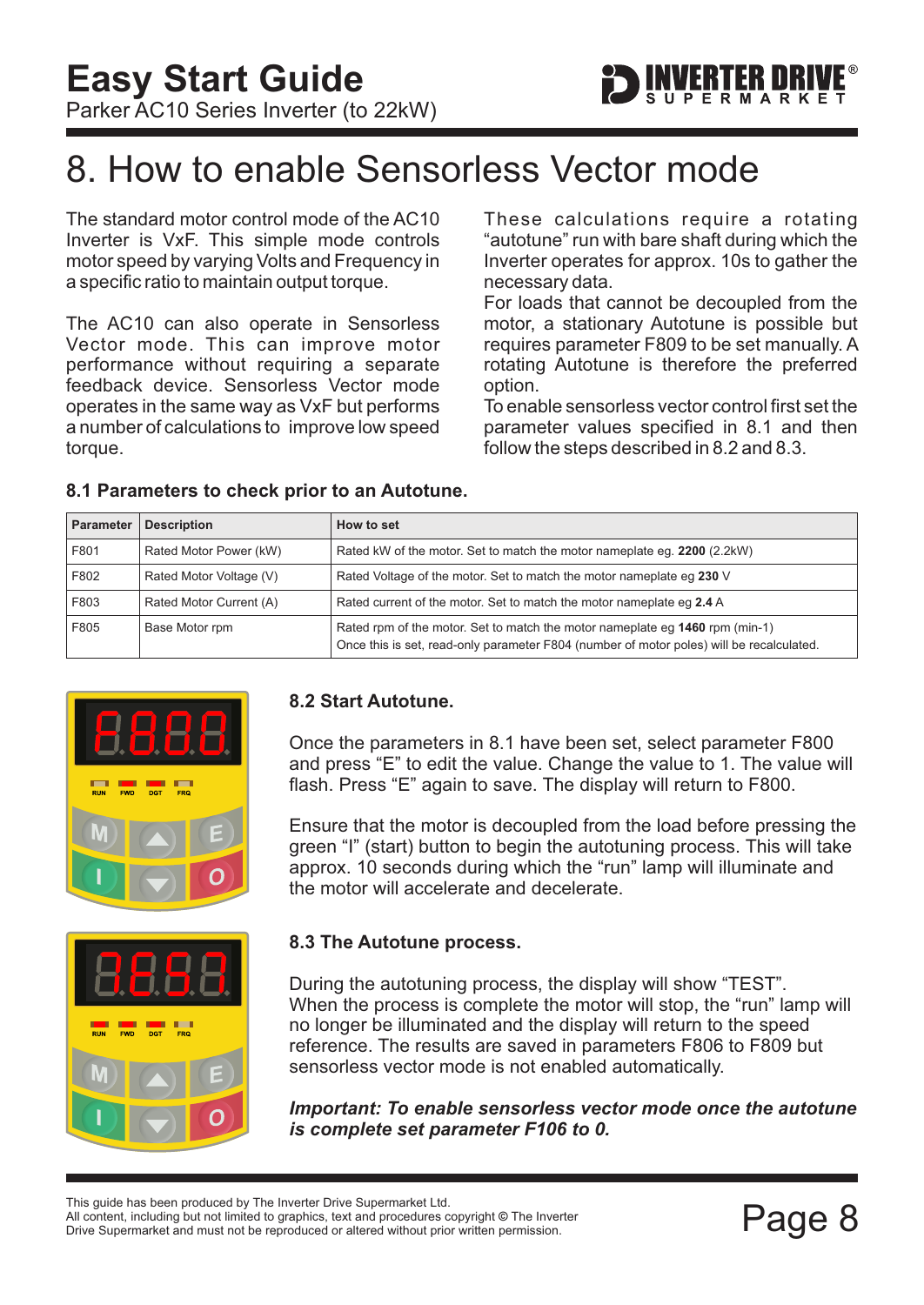

# <span id="page-9-0"></span>9. How to connect and configure a Potentiometer for remote speed control

If speed control via the integrated keypad is unsuitable for the application, a remote Potentiometer can be used instead.

This provides the benefit of allowing motor speed to be controlled from a more convenient location such as a cabinet door (if the AC10 is cabinet-mounted) or on the machine itself.

Any potentiometer rated from 2kOhm to 5kOhm can be used - eq. 4.7kOhm.

The number of turns depends on the application. A single turn Potentiometer is available from The Inverter Drive Supermarket at InverterDrive.com.

# **9.1 Parameters to change for remote Potentiometer speed control**

|      | Parameter   Description | How to set                                                                          |
|------|-------------------------|-------------------------------------------------------------------------------------|
| F203 | Main frequency source X | Default is 0. Set to 1 to enable frequency setpoint via the AI1 (Analogue Input 1). |



# **9.2 Connecting the Potentiometer**

First, ensure the Voltage/Current Input switch "J5" is set to "V" (Voltage). Then, set SW1 to off/on (down/up) for 0-10V operation.

A wiring diagram is shown in the illustration opposite. The most important connection at the Potentiometer end is the centre terminal or "wiper". The wiper will output a variable voltage between 0 and 10 Volts and should be connected to the "AI1" terminal on the Inverter. It is this voltage which provides the speed signal with 0V being slowest and 10V fastest.

The default output frequency at 0V is the minimum frequency of the Inverter. To change this, edit Parameter F112. The default output frequency at 10V is 50Hz. To change this, edit Parameter F111.

If the rotation of the Potentiometer is the opposite to that required (ie. turn anticlockwise to increase speed instead of clockwise) reverse connections GND and 10V.

Use shielded cable between Potentiometer and Inverter and ensure that the cable screen is connected to the Inverter earth terminal only.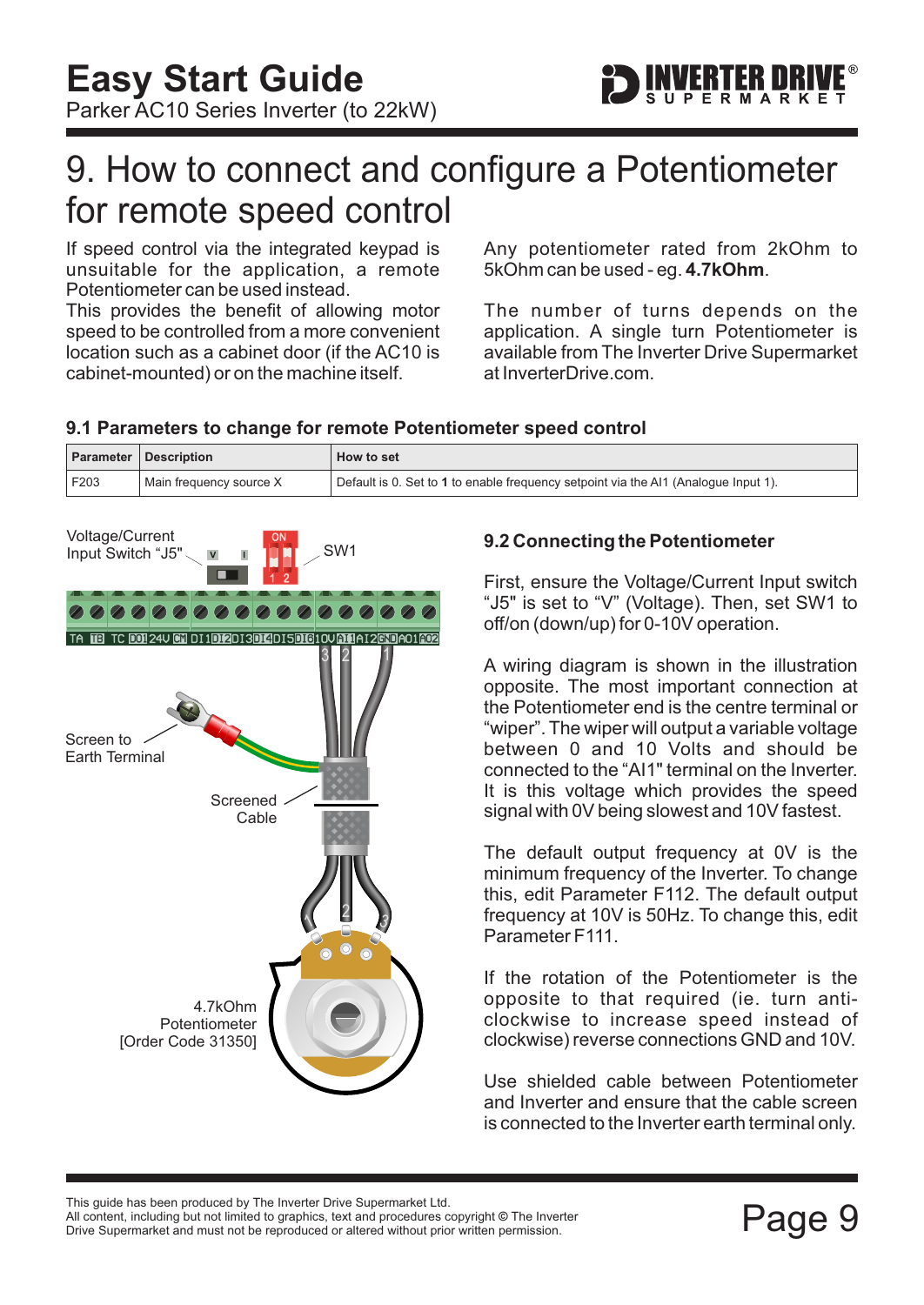<span id="page-10-0"></span>

The procedure described in [section 7](#page-7-0) enables Run/Stop operation via the red and green buttons on the Inverter keypad.

If this is unsuitable for the application, a remote switch can be used instead.

This section explains how to enable 2-wire control with Run Forward / Stop / Run Reverse commands via a single selector switch.

When set to operate in this way, the Inverter can no longer be operated via the integrated keypad.

| <b>Parameter</b> | <b>Description</b>            | How to set                                  |  |
|------------------|-------------------------------|---------------------------------------------|--|
| F208             | Two-line/three-line control   | Set to 1 (2 wire control; run fwd, run rev) |  |
| F318             | DI3 terminal function setting | Default is 15; set to 15 to select Run Fwd  |  |
| F319             | DI4 terminal function setting | Default is 16; set to 16 to select Run Rev  |  |

### **10.1 Parameters to change for remote Run/Stop**



# **10.2 Connecting the Switch**

A wiring diagram is shown in the illustration opposite.

When the NPN/PNP jumper is set to PNP (the default), the 24V terminal is a common connection for the digital terminals (terminals prefixed with "D"). If you prefer to set the jumper to NPN, use CM as the common instead.

A suitable 3 position NO (Normally Open) switch should be installed between terminals 24V, DI3 and DI4. The centre position should remain open circuit.

When a connection is made between terminals 24V and DI3, the motor will run forward. When terminals 24V and DI4 are connected, the motor will run in reverse. The selected direction of rotation is indicated by the "FWD" lamp on the Inverter.

If terminals DI3 and DI4 are connected to 24V at the same time the motor will stop.

*Note: the "FWD" lamp will flash to indicate that the Inverter is waiting for a direction command. This is normal.*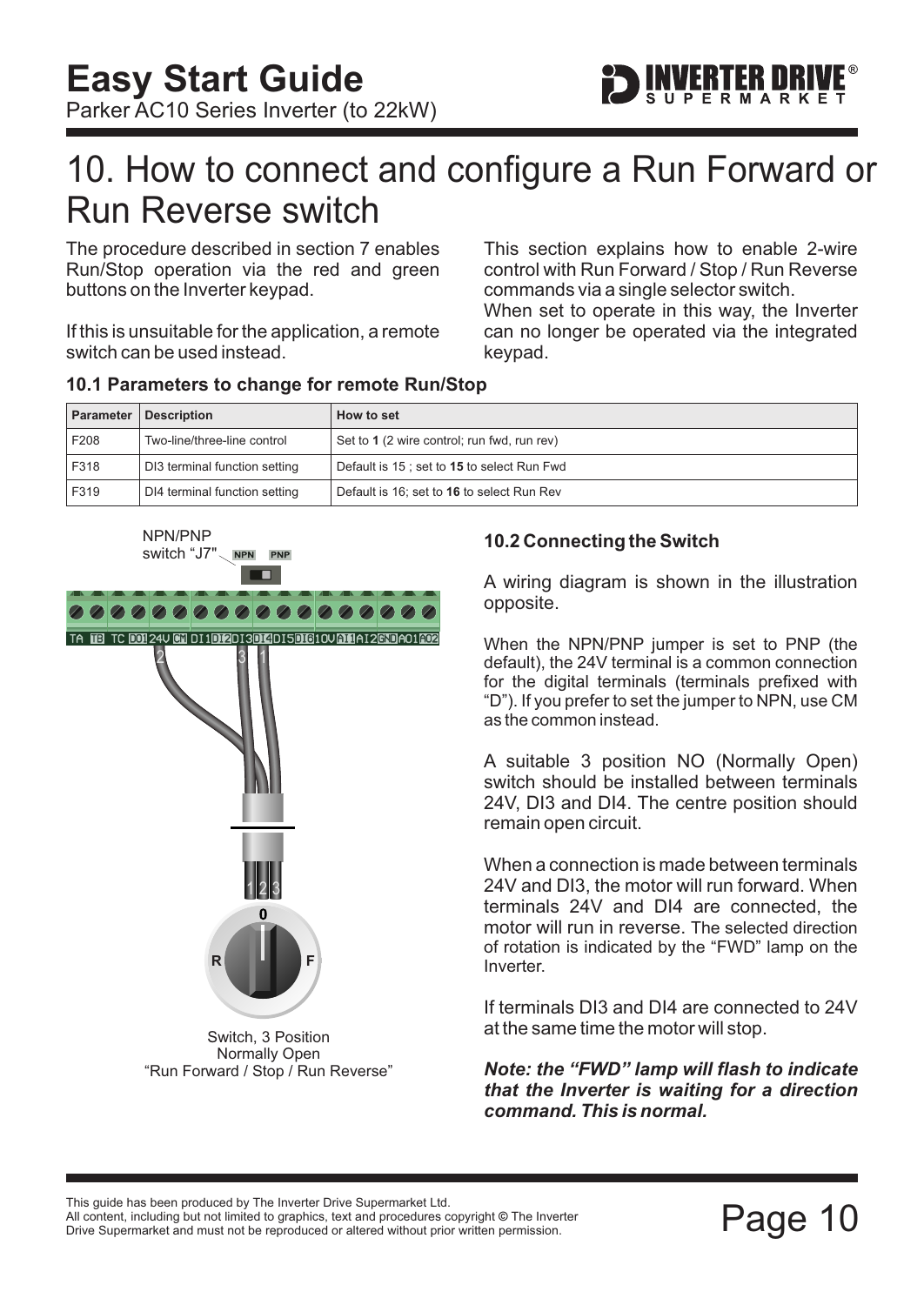

# <span id="page-11-0"></span>11. How to connect and configure a Run/Stop switch with Forward/Reverse selection

The procedure described in [section 7](#page-7-0) enables Run/Stop operation via the red and green buttons on the Inverter keypad.

If this is unsuitable for the application, remote switches can be used instead.

When set to operate in this way, the Inverter can no longer be operated via the integrated keypad. This section explains how to enable 2-wire control with Run/Stop and Forward/Reverse commands via separate selector switches.

| <b>Parameter</b> | <b>Description</b>            | How to set                                              |
|------------------|-------------------------------|---------------------------------------------------------|
| F208             | Two-line/three-line control   | Set to 2 (2 wire control; run/stop with reverse select) |
| F318             | DI3 terminal function setting | Default is 15; set to 15 to select Run Fwd              |
| F319             | DI4 terminal function setting | Default is 16; set to 16 to select Run Rev              |

### **11.1 Parameters to change for remote Run/Stop**



### **11.2 Connecting the Switches**

A wiring diagram is shown in the illustration opposite.

When the NPN/PNP jumper is set to PNP (the default), the 24V terminal is a common connection for the digital terminals (terminals prefixed with "D"). If you prefer to set the jumper to NPN, use CM as the common instead.

Two suitable 2 position NO (Normally Open) switches should be installed: One between terminals 24V and DI3 (Run / Stop) and the other between terminals 24V and DI4 (Forward / Reverse).

Note that the Forward/Reverse switch only selects the direction of rotation - it will not start or stop the motor. The direction can be set either before the motor is started or whilst it is running and is indicated by the "FWD" lamp on the Inverter.

If the application only requires the motor to turn in one direction, the Forward/Reverse switch can be omitted.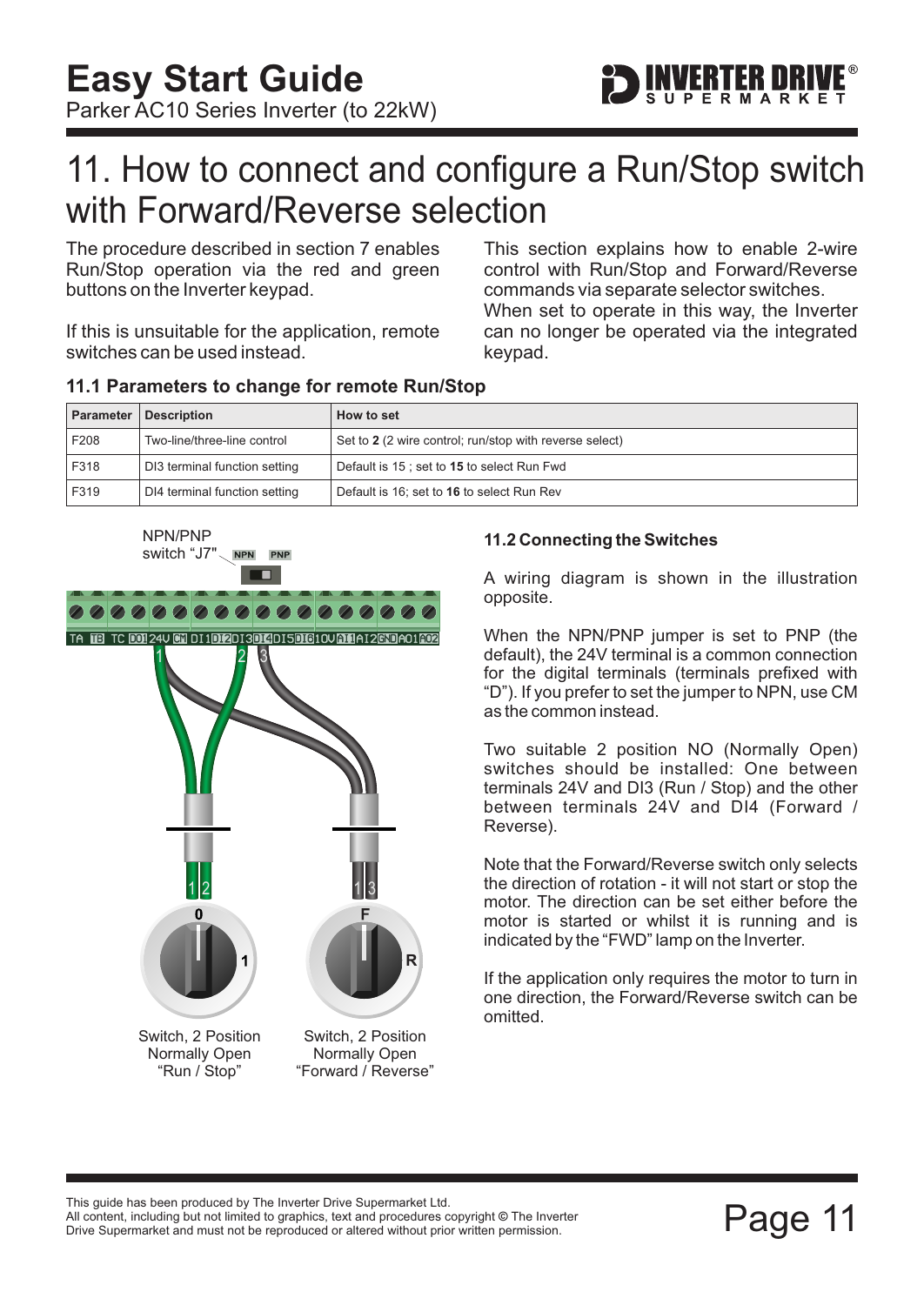

# <span id="page-12-0"></span>12. How to configure "3-Wire" control with Run/Stop pushbuttons and Forward/Reverse selection

The procedure described in [section 7](#page-7-0) enables Run/Stop operation via the red and green buttons on the Inverter keypad.

If this is unsuitable for the application, remote switches can be used instead.

This section explains how to enable 3-wire control with Run and Stop via pushbuttons and Fwd/Rev via a selector switch.

When set to operate in this way, the Inverter can no longer be operated via the integrated keypad.

| <b>Parameter</b> | <b>Description</b>            | How to set                                                                  |
|------------------|-------------------------------|-----------------------------------------------------------------------------|
| F208             | Two-line/three-line control   | Set to 4 (3 wire control; momentary start/stop with reverse select)         |
| F317             | DI2 terminal function setting | Default is 9; set to 17; Stop (NC; pulse close to stop)                     |
| F318             | DI3 terminal function setting | Default is 15; set to 15; Run (NO; pulse close to start)                    |
| F319             | DI4 terminal function setting | Default is 16; set to 16; Reverse Select (Open = Forward; Closed = Reverse) |

### **12.1 Parameters to change for remote 3-wire control**



### **12.2 Connecting the Switches**

When the NPN/PNP jumper is set to PNP (the default), the 24V terminal is a common connection for the digital terminals (terminals prefixed with "D"). If you prefer to set the jumper to NPN, use CM as the common instead.

For "Run" and "Stop", two suitable pushbuttons should be installed. The "Run" pushbutton should include a Normally Open contact between terminals DI3 and 24V and the "Stop" a Normally Closed contact between DI2 and 24V. Amomentary connection between DI3 and 24V will start the motor. It will continue to run until the connection between DI2 and 24V is broken.

For "Forward/Reverse" a suitable 2 position NO (Normally Open) switch should be installed between DI4 and 24V.

Note that the Forward/Reverse switch can be used to set the direction when the motor is stopped or running. If the motor is running and the direction is changed the Inverter will first decelerate the motor to zero speed before accelerating up to the speed setpoint in the opposite direction.

The direction of rotation is indicated by the "FWD" lamp on the Inverter.

This guide has been produced by The Inverter Drive Supermarket Ltd.

Filis guide rias been produced by The filverter Drive Supermarket Eta.<br>All content, including but not limited to graphics, text and procedures copyright © The Inverter<br>Drive Supermarket and must not be reproduced or altere Drive Supermarket and must not be reproduced or altered without prior written permission.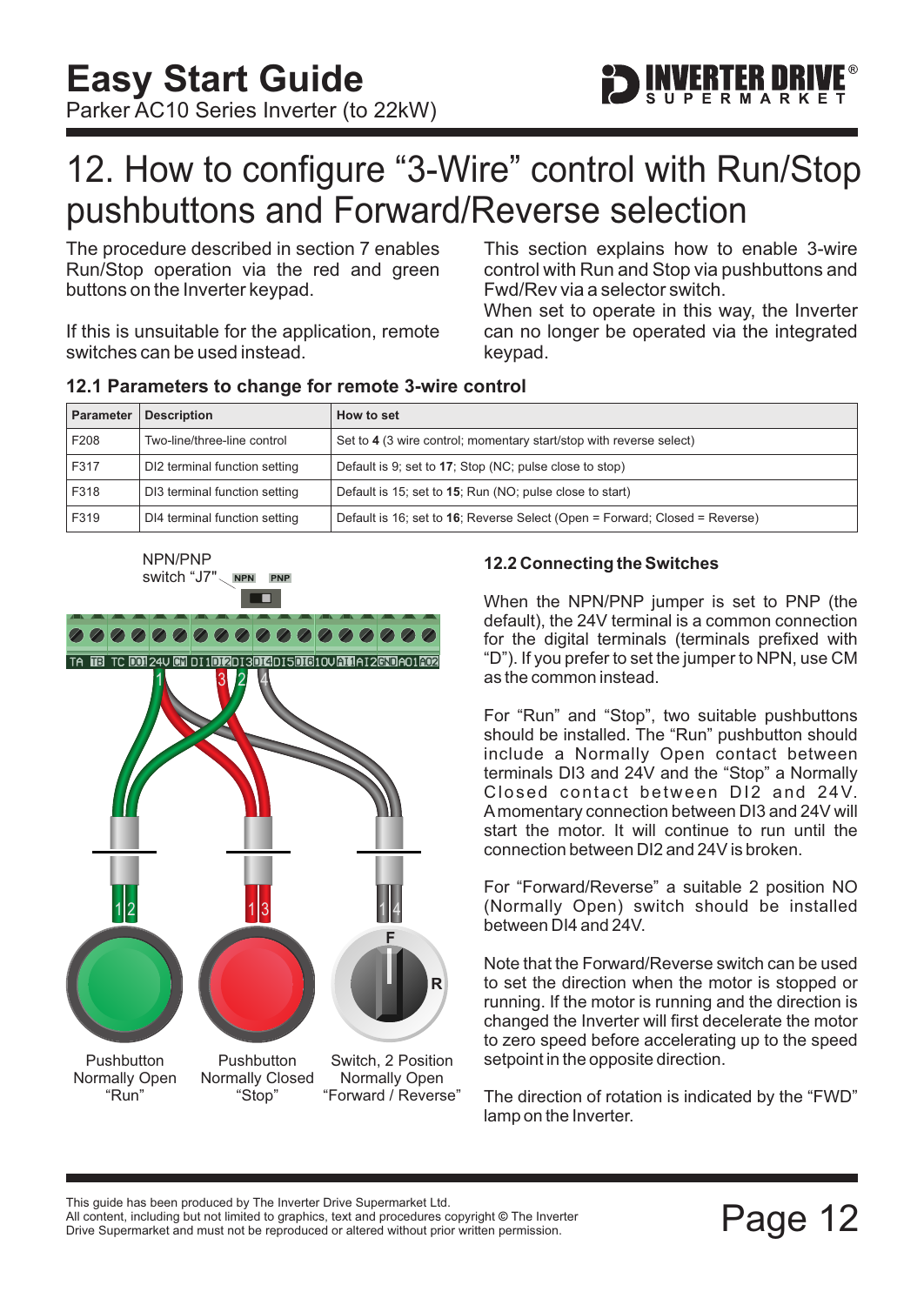<span id="page-13-0"></span>

**Before commencing, confirm that the Inverter and all cables are completely isolated from the power supply, have been isolated for at least 5 minutes and that the motor is not turning.**

High inertia loads can cause overvoltage trips during deceleration and lead to "O.E." error messages. In many cases, the solution is to increase the deceleration time to compensate.

However, if the application requires it, dynamic braking can be enabled to maintain or reduce deceleration times by absorbing the energy generated by such loads.

A Brake Resistor is first installed to absorb braking energy and dissipate it as heat. The resistor must be correctly sized for both the Inverter and application.

FRTER MR

The "brake chopper" within the Inverter detects excessive braking energy and redirects it to the resistor when required.

| i3.1 Parameters to check for Dynamic Braking |                                |                                                                |
|----------------------------------------------|--------------------------------|----------------------------------------------------------------|
|                                              | Parameter   Description        | <b>How to set</b>                                              |
| F611                                         | Dynamic Braking threshold      | Default is dependant on rating. Should not need to be changed. |
| F612                                         | Dynamic braking duty ratio (%) | Default is 80 %. Should be suitable for most applications.     |
|                                              |                                |                                                                |

F622 Dynamic braking mode Default is 1 for "Auto duty ratio". Should be suitable for most applications.

# **13.1 Parameters to check for Dynamic Braking**



# **13.2 Connecting the Resistor**

A wiring diagram is shown in the illustration opposite. Connect the brake resistor to the P and B terminals on the Inverter. The order of the connections is unimportant.

The braking resistor may get hot during operation. Ensure that it is suitably-mounted so any heat generated will not affect other equipment. Some resistors may include a thermal relay for additional protection.

It is essential that a resistor of the correct rating is used. Consult the Inverter product listing at InverterDrive.com or manual issued by the manufacturer for details.

*Note: Ensure that the resistor is connected between the "P" and "B" terminals. If the resistor is connected to any other terminals the Inverter may be damaged.*

Page 13 Deen produced by The Inverter Drive Supermarket Eta.<br>All content, including but not limited to graphics, text and procedures copyright © The Inverter<br>Drive Supermarket and must not be reproduced or altered without All content, including but not limited to graphics, text and procedures copyright © The Inverter This guide has been produced by The Inverter Drive Supermarket Ltd.